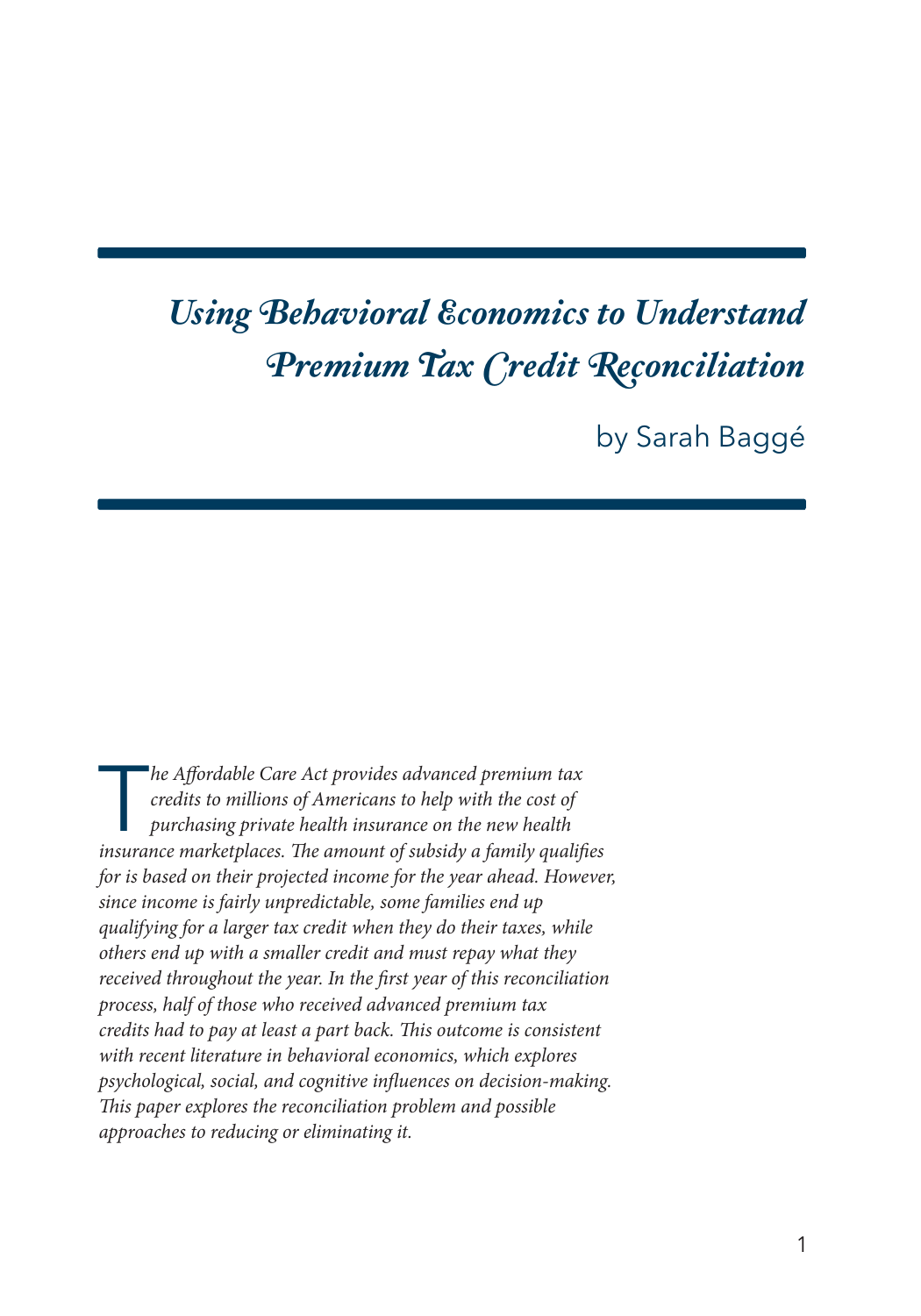### INTRODUCTION

Advanced premium tax credits (APTC) are designed to make private health insurance affordable for low- and moderateincome Americans by reducing monthly premiums. The overwhelming majority of those enrolled in health insurance through the new marketplaces created by the Affordable Care Act receive some amount of APTC, with an average monthly subsidy of \$264 in 2014 for those enrolling through the federal marketplace (Office of the Assistant Secretary for Planning and Evaluation 2014, 5). Unlike other anti-poverty programs, APTC is based on projected income rather than current or past income. Enrollees who underestimate their income or fail to inform the marketplace of an increase must repay part or all of the credit when they file their taxes and their projected income is compared with their actual income. This process is called reconciliation.

This paper uses the insights of behavioral economics to explain the reconciliation problem and evaluates strategies for reducing the harm caused by reconciliation. I begin by laying out the basics of premium tax credit eligibility and the reconciliation process. Then, I use the insights of behavioral economics to explain the premium tax credit choices consumers are making. The paper concludes by describing several potential approaches to reducing or eliminating the reconciliation problem.

#### **Figure 1: 2014 APTC Upper Income Limits**

| <b>Household</b><br>size | <b>Upper income</b><br>threshold for APTC<br>in 2014 |  |  |  |
|--------------------------|------------------------------------------------------|--|--|--|
| 1                        | \$45,960                                             |  |  |  |
| 2                        | \$62,040                                             |  |  |  |
| 3                        | \$78,120                                             |  |  |  |
| $\overline{4}$           | \$94,200                                             |  |  |  |
| 5                        | \$110,280                                            |  |  |  |
| 6                        | \$126,360                                            |  |  |  |
| 7                        | \$142,440                                            |  |  |  |
| 8                        | \$158,520                                            |  |  |  |

*Source: 400 percent of the 2014 Poverty Guidelines from the Office of the Assistant Secretary for Planning and Evaluation for HHS. Available online at: http://aspe.hhs. gov/2014-poverty-guidelines. Accessed January 10, 2016.*

# ADVANCED PREMIUM TAX **CREDITS**

The Affordable Care Act (ACA) created premium tax credits to subsidize the cost of health insurance for low- and moderateincome households. Under the program, households with incomes above the Medicaid eligibility threshold<sup>1</sup> and equal to or below 400 percent of the Federal Poverty Level (FPL) may qualify for a refundable tax credit. As shown in Figure 1, 400 percent of FPL was \$94,000 for a family of four in 2014.<sup>2</sup>

<sup>1</sup> Thresholds vary among states and depending on factors such as age, pregnancy status, and whether the individual is a parent or guardian. The most common eligibility threshold for adults is 138 percent of FPL. See Kaiser Family Foundation Fact Sheet summarizing interstate variation at http:// files.kff.org/attachment/fact-sheet-where-are-statestoday-medicaid-and-chip-2.

<sup>2</sup> Because reconciliation occurs the year after APTC is received, all figures in this paper are for 2014, the only tax year for which reconciliation has occurred.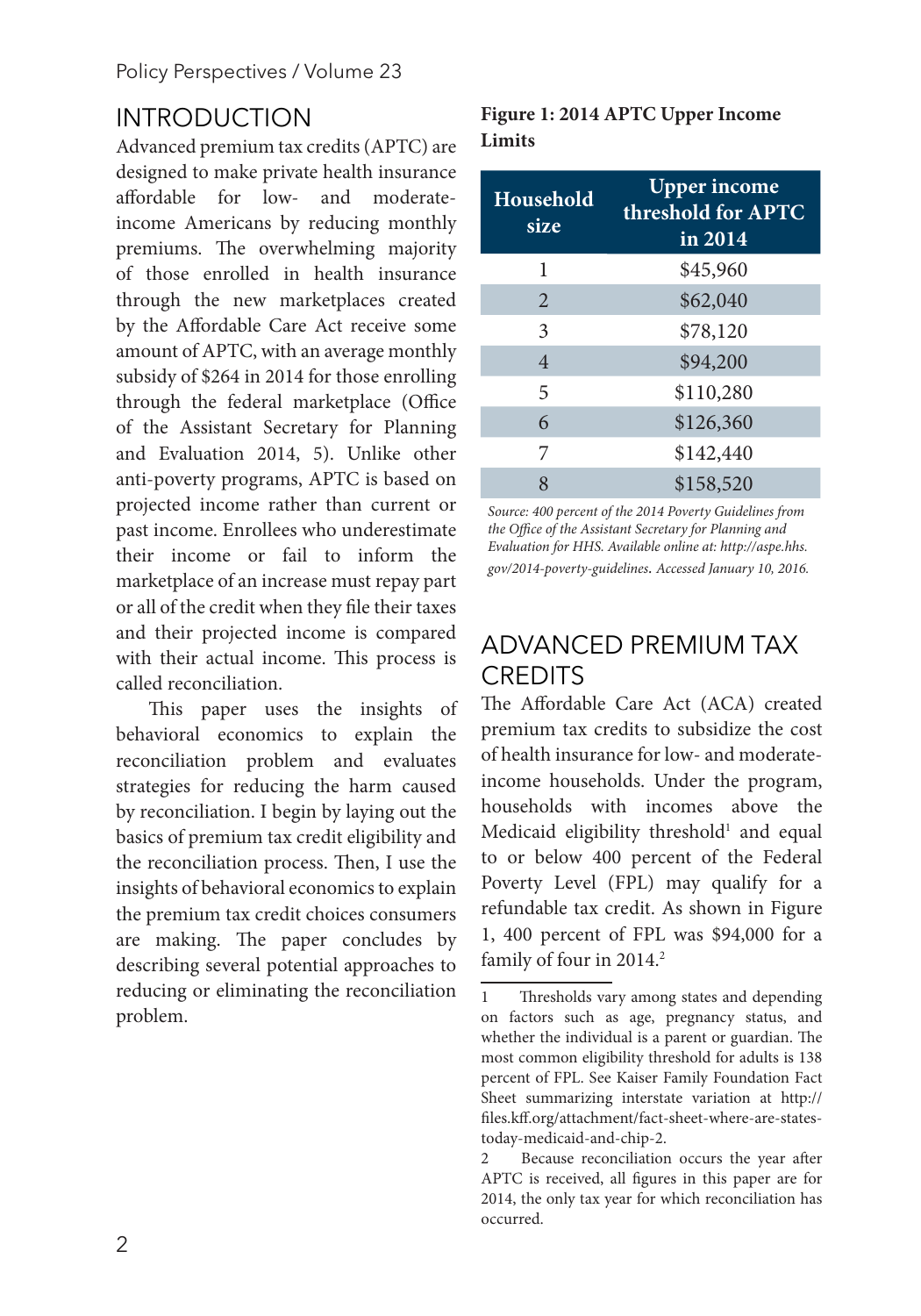The IRS sets a sliding scale of expected contributions – the percent of a household's annual income they are expected to pay for health insurance before qualifying for a subsidy. In 2014, expected contributions ranged from 2 percent for those with incomes below 150 percent of FPL to 9.5 percent for those with incomes above 300 percent of FPL.<sup>3</sup> The premium tax credit is the amount a household would pay in excess of the household's expected contribution for the second-lowest cost plan at the silver level of coverage (Fernandez 2014, 8-9). Plans are placed into four levels (bronze, silver, gold, and platinum) based on the percentage of healthcare costs covered by the plan for the average enrollee. Silver level plans cover, on average, 70 percent of healthcare costs, and the enrollee pays 30 percent out of pocket (Fernandez 2014, 1).

month) before qualifying for a premium tax credit. The cost of the second least expensive silver plan available to the family was \$908 per month.<sup>4</sup> Since the cost of this plan was higher than the household's expected contribution, they qualified for the difference of \$692 per month for their APTC. The Allens could have chosen to reduce their premiums by \$692 per month or waited to receive \$8,309 as a refund on their taxes for 2014 in early 2015. They could also have opted for any combination of the two. For example, they could have applied \$400 per month (\$4,800 total) to their premium and received the remaining \$3,509 as a refund.

Premium Tax Credit = Second Lowest Cost Silver Plan Premium – Expected Contribution

Those eligible for APTC must choose to: 1.Have the full amount of the tax credit

- applied to the cost of their premium during the coverage year; or
- 2.Receive the credit as a refund on their taxes for the coverage year; or
- 3.Take any amount as APTC and the remainder as a refund.

For example, consider the hypothetical Allen family of three, ages 57, 53, and 22. In 2014, they lived in Chicago, Illinois and had a predicted income of \$40,000. This income put them at approximately 205 percent of FPL, meaning they were expected to contribute about 6.5 percent of their household income to their premiums (a total of \$2,587 annually or \$216 per

#### RECONCILIATION

The amount of APTC given to a tax household is based on their *projected* income for the coverage year. If the fictional Allen family enrolled in coverage at the beginning of the first open enrollment period in October 2013 for a health plan starting on January 1, 2014, they did so based on their best *estimate* of what their income would be in 2014. When the family filed their taxes for 2014, the amount of APTC they had taken was reconciled with the amount they qualified for based on their *actual* 2014 income. If the Allens took less APTC than they were eligible for, the remainder reduced their taxes for the year or was returned to them as a refund. If

<sup>3</sup> The IRS updates expected contribution amounts each year.

Numbers based on estimates provided by healthcare.gov for 2014 plan costs. Accessed December 7, 2014.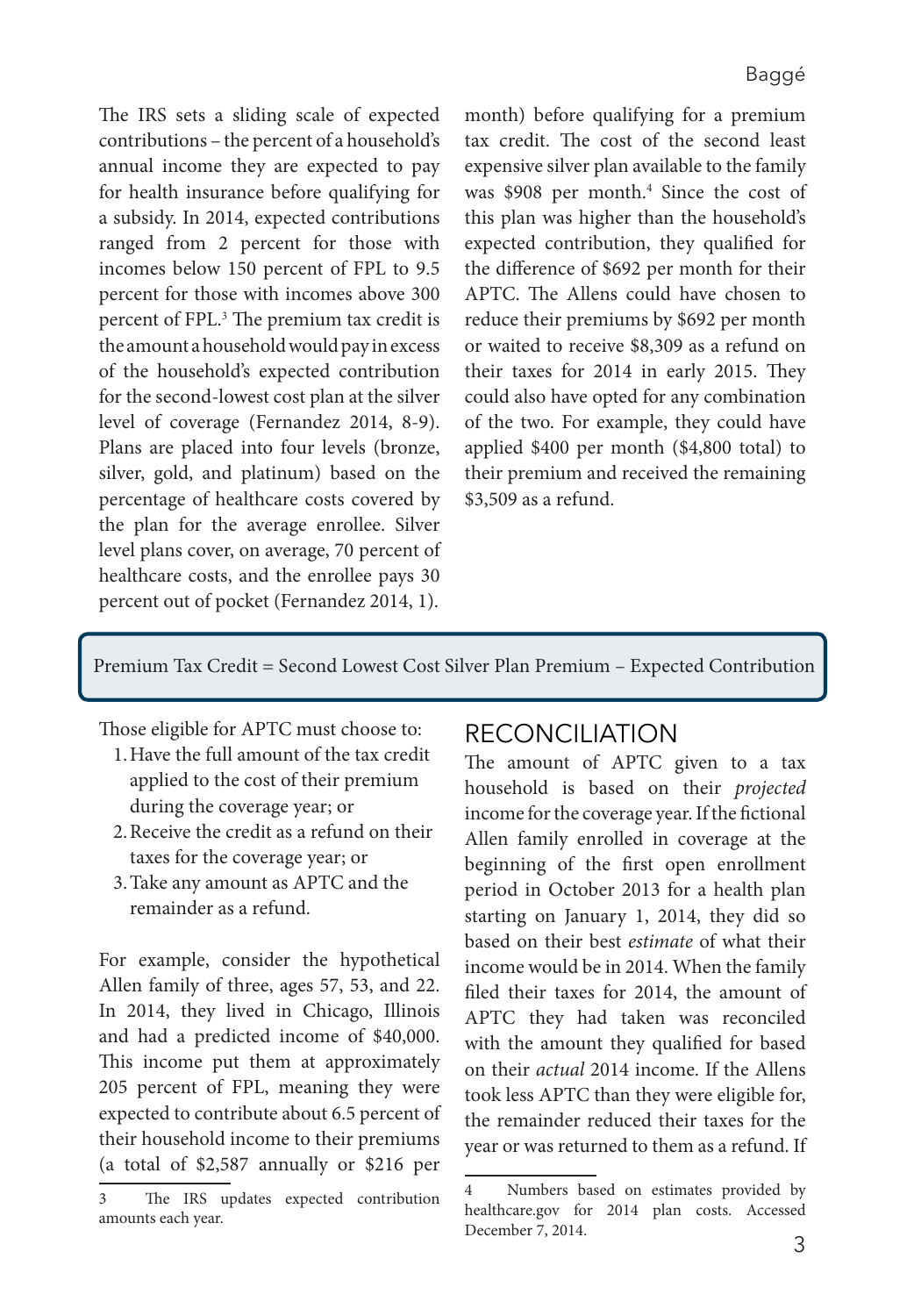the family took more APTC than they were eligible for, they had to pay part or all of the amount back on their taxes.

Through the reconciliation process, families who either project their income incorrectly or experience a change in income or household size they do not report could end up with a higher tax bill. For example, if one of the Allens received a raise of \$2.75 per hour in March and the other got a holiday bonus of \$2,000, their total income would be \$6,840 greater than their original projection. Then, if they realized they could not claim their 22-yearold son on their 2015 taxes because his income was above the income limit for dependents, their household size would decrease. If the Allens failed to report these changes to their marketplace to have their tax credit adjusted, they would end up receiving \$3,852 more in APTC than they were actually eligible for. Figure 2 summarizes the differences between

the Allen family's projected and actual situation for 2014.

In order to minimize the impact of reconciliation in situations like this, the ACA caps the amount that a household has to repay based on income, as shown in Figure 3. These caps place some limits on reconciliation, but still leave enrollees open to substantial financial risk. If the Allen family ended 2014 at 302 percent of FPL, instead of 205 percent, their total premium tax credit overpayment would be \$3,852. However, because of the cap, they would only have to pay back \$2,500. In 2014, 463,000 taxpayers (a quarter of those who had to repay) reached a repayment cap. The caps prevented repayment of \$394 million, an average of \$851 per taxpayer who reached a cap (Koskinen 2016, 3).

This protection does not, however, extend to those whose actual income ends up exceeding the 400 percent of FPL limit for the premium tax credit. In these cases,

| ັ                     |           |               |
|-----------------------|-----------|---------------|
|                       | Projected | <b>Actual</b> |
| Income                | \$40,000  | \$46,840      |
| <b>Household Size</b> | 3 people  | 2 people      |
| <b>Monthly APTC</b>   | \$692     | \$371         |
| Total Annual APTC     | \$8,304   | \$4,452       |

**Figure 2: Example of Projected vs. Actual APTC**

#### **Figure 3: APTC Repayment Caps by Income**

| <b>FPL</b> levels                              | Individual | Family  |
|------------------------------------------------|------------|---------|
| Less than 200 percent                          | \$300      | \$600   |
| At least 200 percent but less than 300 percent | \$750      | \$1,500 |
| At least 300 percent but less than 400 percent | \$1,250    | \$2,500 |
| 400 percent or more                            | No cap     | No cap  |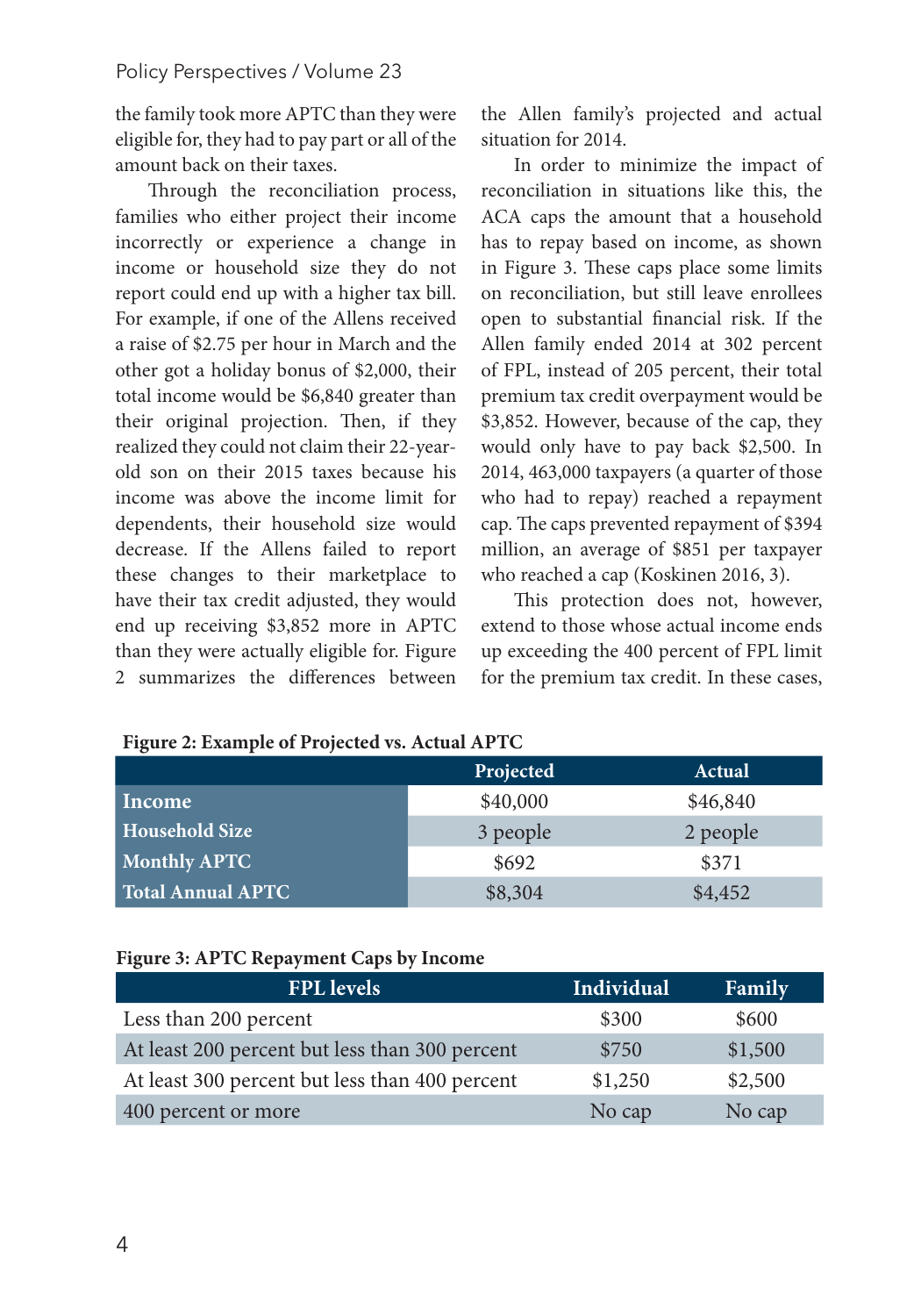repayments are not capped and households must repay the full amount of APTC. Modeling done using Survey of Income and Program Participation (SIPP) data predicted repayments ranging from \$2,000 to \$4,000 among those expected to owe a repayment whose 2014 income exceeded 400 percent FPL. (Cox et al. 2015, 6-7).5

### CHALLENGES FOR APTC **ACCURACY**

Ninety-two percent of those who received APTC did not receive the correct amount (Koskinen 2016, 2-3), which is unsurprising given the difficulties this population faces projecting and updating income. The first and biggest challenge is making an accurate prediction of income because APTC recipients are likely to experience changes in income during the year. The second challenge is reporting changes when they occur. Marketplaces have struggled to keep up with reports of changes, and enrollees may still owe a repayment even after their subsidy has been recalculated.

APTC was designed to benefit those without employer coverage, including those who are self-employed, work part-time, or have seasonal jobs. However, income from these types of jobs is unpredictable: a

change in hours or working a second parttime job could add hundreds or thousands of dollars to annual income. Models run before initial reconciliation data was available suggested the population eligible for APTC would experience significant income volatility (Cox et al. 2015, Jacobs et al. 2013, Sommers and Rosenbaum 2011). A simulation of the subsidy-eligible population in California showed that 38 percent of households were expected to have an increase in income of greater than 10 percent in a year. If these households took the full amount of APTC and failed to report changes, all would have to make repayments, with a median repayment of \$857.6 Even in the best-case scenario modeled by the researchers (where all changes in income were reported), 27 percent of those receiving subsidies would be subject to repayments with a median repayment of \$332.7 As shown in Figure 4, a significant number of those who started off eligible for this subsidy were projected to become ineligible by the end of the year when their household incomes would exceed 400 percent of FPL (Jacobs et al. 2013, 1541-2). These individuals would have to repay the full cost of their APTC.

A simulation of the 2014 tax season using SIPP data predicted that only 5 percent of potentially tax credit-eligible households would have no change in income, while 51 percent would have an

<sup>5</sup> Those with lower starting incomes would face higher repayments because their monthly tax credit amounts would be higher. However, only 6 percent of those starting in the 100 to 200 percent FPL bracket are expected to owe a full repayment as compared to 57 percent of those starting between 300 and 400 percent FPL because of the relative amounts that income would have to increase to exceed 400 percent FPL (Cox et al. 2015, 7). The IRS has not released data about repayment amounts for those who exceeded the 400 percent threshold for APTC eligibility

<sup>6</sup> The actual average repayment amount so far has been close to what was modeled at \$860 (Koskinen 2016, 2).

Reporting all changes does not eliminate the need for subsidy repayment. The recalculated APTC amount does not take into account APTC already received during the year. If an enrollee reports an income increase, has her tax credit adjusted and continues to take the full amount of APTC, she may still owe on the higher amount of APTC received at the beginning of the year.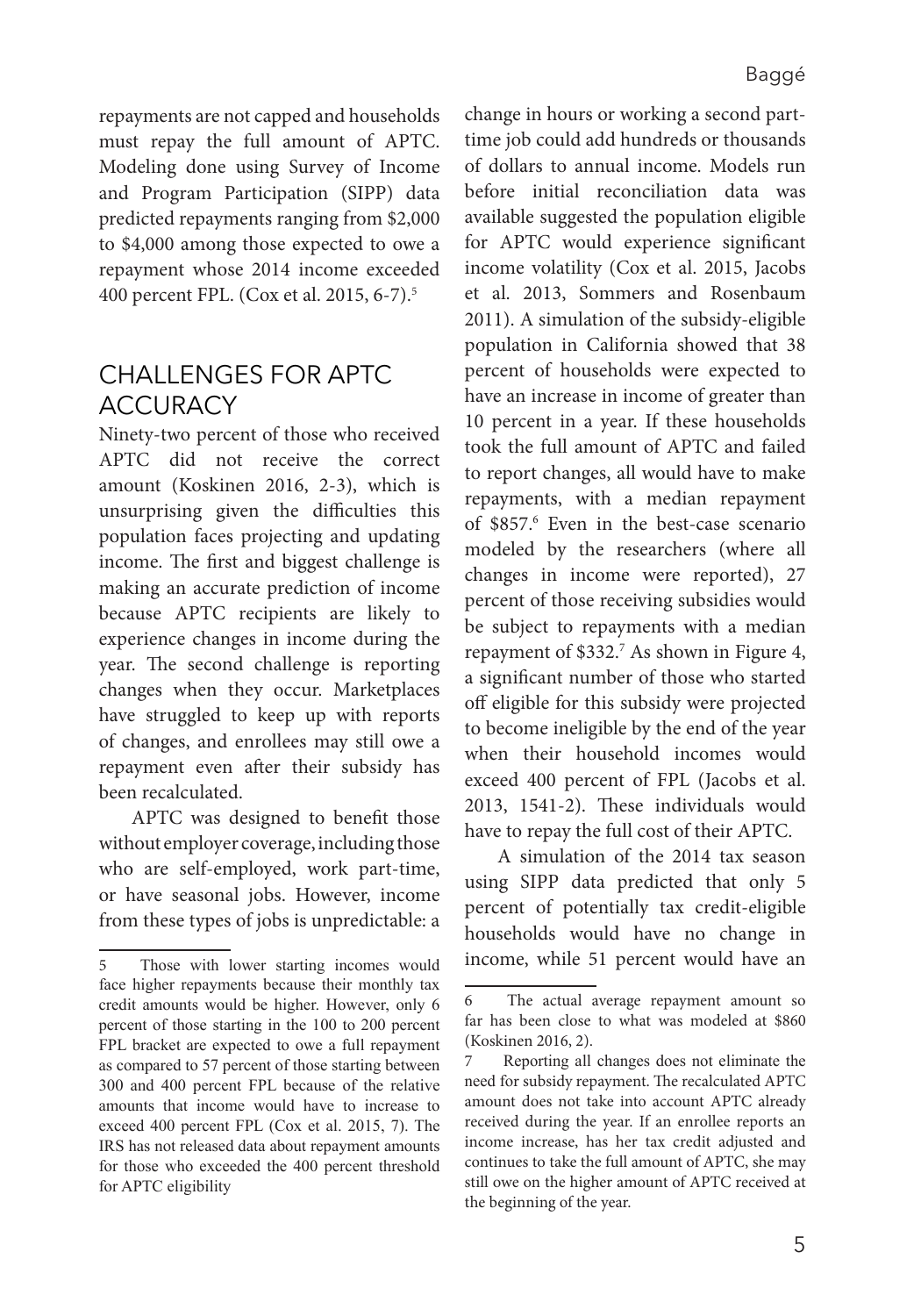| Final income as a percent of poverty                             |          |         |         |         |         |       |  |  |
|------------------------------------------------------------------|----------|---------|---------|---------|---------|-------|--|--|
| <b>Family income at</b><br>enrollment as a<br>percent of poverty | ${<}100$ | 101-138 | 139-200 | 201-250 | 251-399 | >400  |  |  |
|                                                                  |          |         |         |         |         |       |  |  |
| < 100                                                            | 70%      | 18%     | 6%      | 3%      | 2%      | $1\%$ |  |  |
| 101-138                                                          | 30%      | 30%     | 23%     | 8%      | 7%      | 2%    |  |  |
| 139-200                                                          | 14%      | 16%     | 38%     | 17%     | 11%     | 4%    |  |  |
| 201-250                                                          | 9%       | 7%      | 26%     | 29%     | 23%     | 6%    |  |  |
| 251-399                                                          | 5%       | $4\%$   | 11%     | 13%     | 47%     | 19%   |  |  |
| >400                                                             | 13%      | 11%     | 25%     | 17%     | 26%     | 9%    |  |  |

**Figure 4: Predicted Changes in Annual Income of California Health Insurance Exchange Subsidy Recipients, 2018-19, as a percentage of the Federal Poverty Level**

Replicated from Jacobs et al. 2013. California Simulation of Insurance Markets (CalSIM) model, version 1.7 (Note 11 in text); Survey of Income and Program Participation (Note 12 in text), 2004–05 and 2008–09.

income increase and 44 percent would see income drop. Those with incomes below 200 percent of FPL would be the most likely to have to repay (Cox et al. 2015, 4-5). While actual income fluctuation data from 2014 is not available, it is likely such variations drove at least some of the repayment volume.

The difficulties involved in reporting income changes pose the second major challenge to APTC accuracy. Obstacles to change reporting can be split between difficulties enrollees have in reporting changes and problems marketplaces have experienced with processing changes that are reported. Marketplace enrollees are required to report changes in income within 30 days. However, surveys indicate some enrollees may not be aware they are required to report changes. In a national survey done by the Kaiser Family Foundation in April and May of 2014, only 46 percent of marketplace enrollees reported receiving a subsidy, which was less than half of the actual number according to HHS (Hamel et al. 2014).

For those who do report changes, the report may not result in an immediate adjustment of the level of subsidy or completely protect enrollees from repayment. The enrollee may need to provide proof of the change either electronically or in person and wait for the new information to be processed. The marketplaces have had trouble keeping up with the volume of income documents and change reports (Goldstein and Somashekar 2014). Even when a reported change is processed promptly, marketplaces do not take into account APTC already received that year, so repayment may still be necessary. For example, consider an enrollee who received \$200 per month in APTC until May, when her income changed so that she was eligible for only \$100 per month. The marketplace would change her APTC to \$100, effective in June, but would not account for the \$500 overpayment of APTC that had already occurred that year (\$100 per month for the first five months of the year). To avoid repayment, this consumer should receive only \$29 per month in APTC.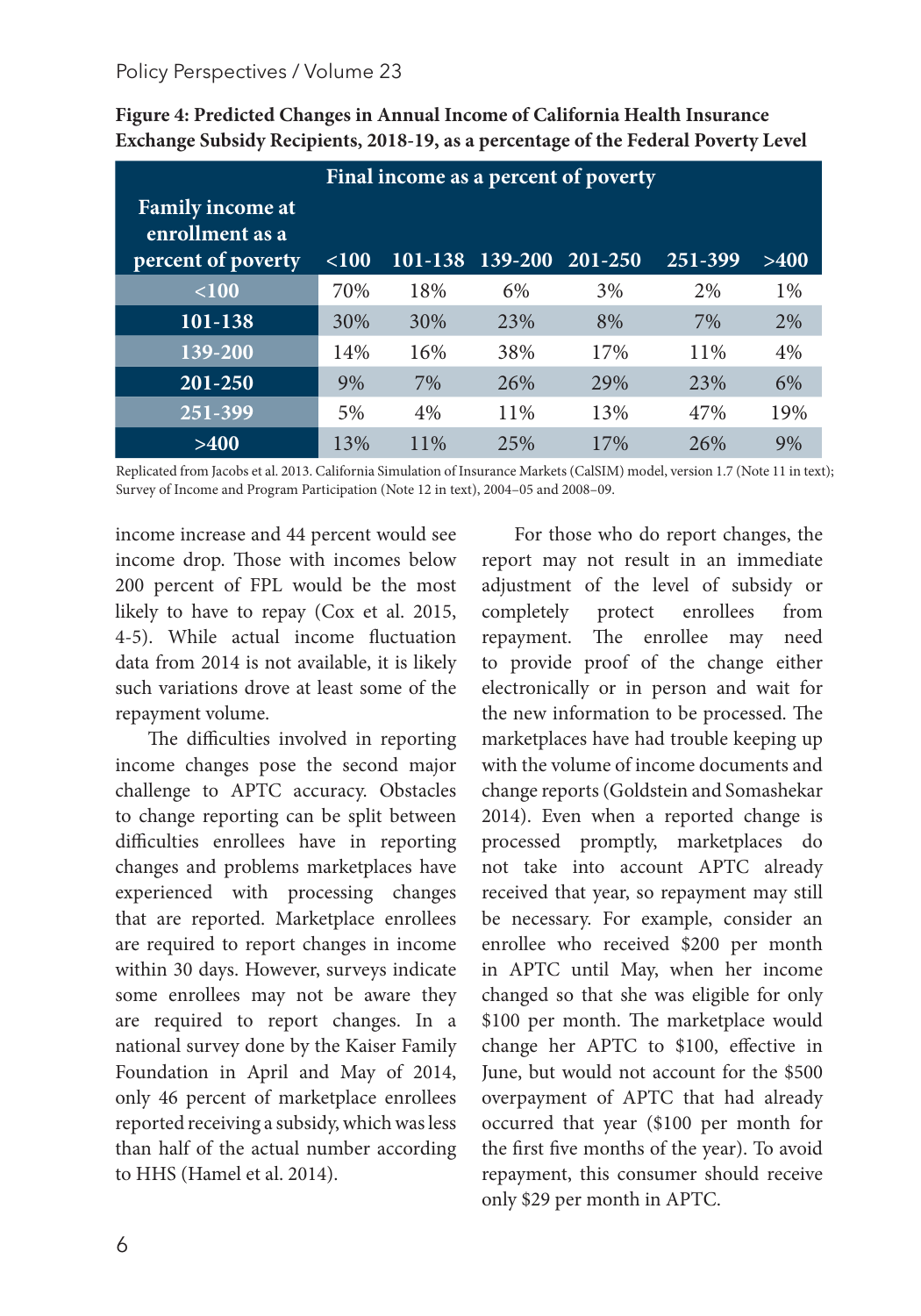### 2014 EXPERIENCE

Results from 2014 show that only 8 percent of those who received APTC got their APTC amount "just right" and were not entitled to a refund or required to make a repayment.<sup>8</sup> Half of those who received APTC in 2014 took more than they were eligible for, with an average repayment of \$860.9 Forty-one percent took less APTC than they were eligible for, thus receiving an average of \$640 in premium tax credits (Koskinen 2016, 2). The majority of those who faced repayment did not have to repay the full value of the credit. Of those who owed a repayment, 61 percent still received a tax refund (Koskinen 2016, 2).

### THE PROBLEM WITH RECONCILIATION

One reason APTC reconciliation repayments are problematic is because they may reduce the impact of anti-poverty tax credits. Many low- and moderate-income families rely on large refunds from tax credits like the Earned Income Tax Credit (EITC) and Child Tax Credit. The EITC alone can equal several months of wages. Large refunds offer many households their only opportunity to save, repay debts, or make significant investments, such as purchasing a vehicle (Adams, Einav, and Levin 2009, 57-9). In an in-depth study of EITC recipients in Boston, Halperin-Meekin et. al found that families allocated 87 percent of their refunds to bills, repaying debts, investments in assets and mobility like car repairs and educational expenses, and savings. The remaining 13 percent was split between treats (for example, gifts for children) and tax preparation fees (2015, 63-5). Most families in the study placed such a high value on a large refund that they chose to maximize it by not taking any personal allowances, effectively increasing their tax burden throughout the year (2015, 86). H&R Block's analysis of returns filed during the 2014 tax season showed that the refunds of those who had to repay their APTC were reduced by an average of 33 percent (H&R Block 2015). For households counting on large refunds, this represents a serious blow to their ability to catch up and save at tax time.

These numbers are not likely to improve much as consumers gain familiarity with the ACA. The complexities of withholding, deductions, and credits in federal and state tax law mean that few understand what determines their refund amount. Almost none of the 115 households that Halperin-Meekin et. al. interviewed could identify the amounts of specific payments and credits on their tax documents (2015, 72). Without understanding the impact of repayments, consumers are unlikely to make changes that could protect them from repayment.

<sup>8</sup> These numbers reflect returns filed for the 2014 tax year the IRS processed by the end of October, 2015. Every year, millions of taxpayers receive extensions that allow them until October 15 to file. Some of these returns were likely still being processed when these numbers were collected. As of the end of October, only 67 percent of those who received APTC had filed and reconciled their APTC. The bulk of those who did not reconcile their APTC filed without reporting the APTC (Koskinen 2016, 3). It is possible that those who did not reconcile their APTC are systematically different from the population who filed on time.

<sup>9</sup> A quarter of those who had to repay APTC hit a repayment cap. The caps protected these taxpayers from an additional average repayment of \$851.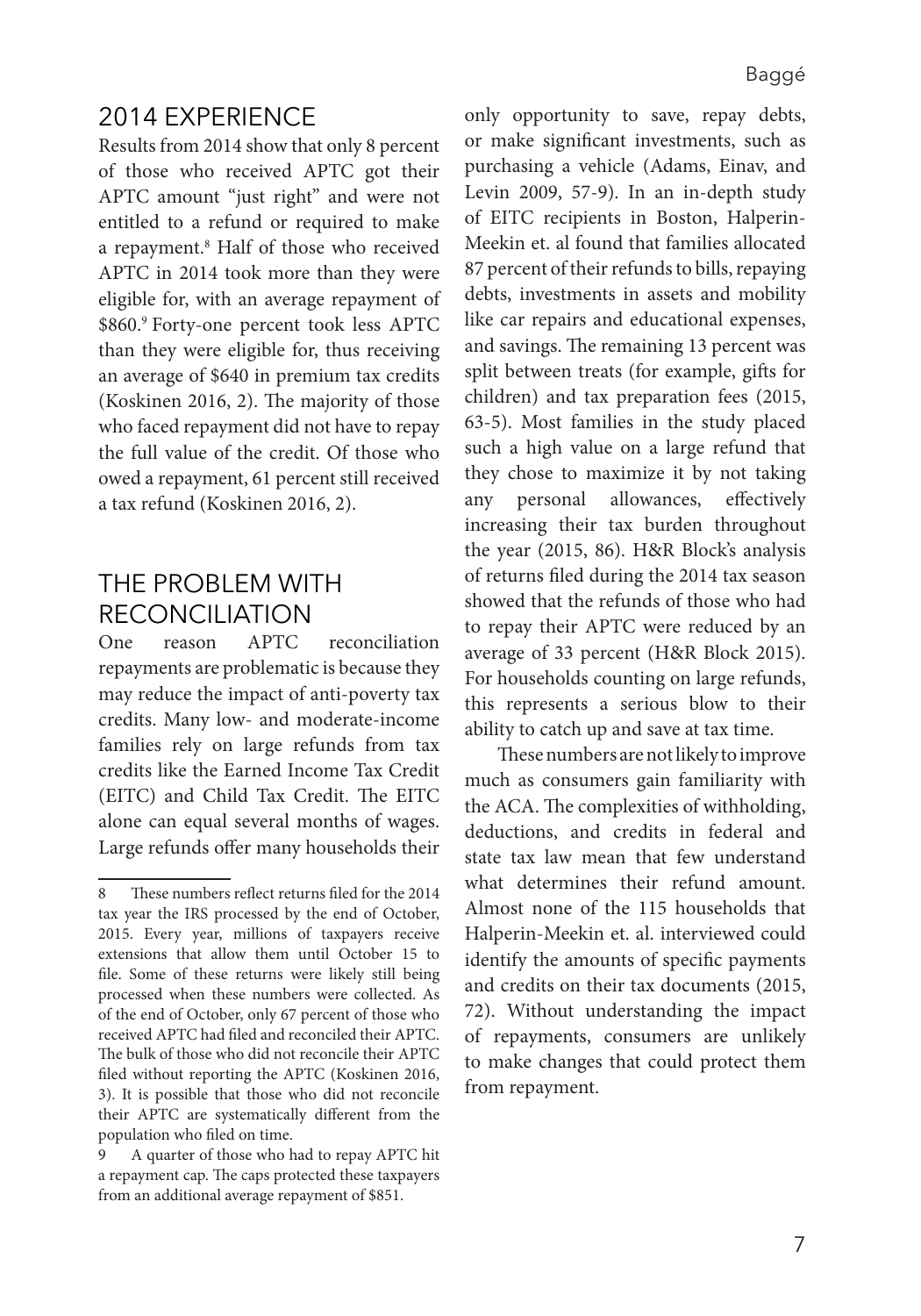### BEHAVIORAL ECONOMICS PREDICTION

Given the threat of repayment, why don't more enrollees protect themselves by making a generous prediction of income, promptly reporting changes in income, or taking less than the full amount of APTC? While these may seem like logical steps, the real choices people make often differ from what a rational choice model would predict. For decades, psychologists and economists have documented how human decision-making consistently violates rational principles in certain situations. The field of behavioral economics focuses on these deviations from rational behavior and describes how people use biases and rules of thumb called heuristics to make decisions. This section uses insights from behavioral economics to explain observed marketplace enrollee behavior regarding APTC.

Daniel Kahneman describes human decision-making as divided between two

**Figure 5: Monthly Premium Plan Display for Federally-Facilitated Marketplace**

# **Blue Cross and Blue Shield** Bronze PPOSM 006

Bronze PPO National Provider Network Plan ID: 36096IL0790030

#### **ESTIMATED MONTHLY PREMIUM**

\$51

Number of people covered: 1 Premium before tax credit: \$262

systems. System I is intuitive, unconscious, and automatic. It uses heuristics to make decisions quickly and is what we use to make decisions in most situations. System II closely resembles the rational actor: conscious, slow, effortful thinking that weighs all the available information before making a decision. Because System II requires high cognitive resources, we engage System II infrequently (Schleifer 2002, 1082-4).

Heuristics likely play a large role in how consumers choose to use their APTC. For example, the lowest cost heuristic directs consumers to select the lowest premium cost option, even when other costs such as deductibles and coinsurance are higher (Ericson and Starc 2012, 493-7). Initial data from the health insurance marketplaces suggest that low premium prices are a strong predictor of plan choice. Plans are organized into four coverage levels (bronze, silver, gold, and platinum) based on the percentage of healthcare costs the enrollee will have to pay compared to what the plan will pay, on average. The lower tiers (bronze and silver) offer cheaper monthly premiums but higher out-of-pocket costs to use services. Eighty-five percent of those enrolled in 2014 chose a bronze or silver plan. (Office of the Assistant Secretary for Planning and Evaluation 2014, 8).

The way information is displayed provides cues to consumers about what should be most important in making their decisions. Designers can highlight a certain plan feature by making it visually prominent or setting the default order that plans display (Kingsley and Quincy, 2012, 5-6). As shown in Figure 5, marketplace plan displays emphasize premiums with the full amount of the subsidy already applied.10 Selecting a plan based on the full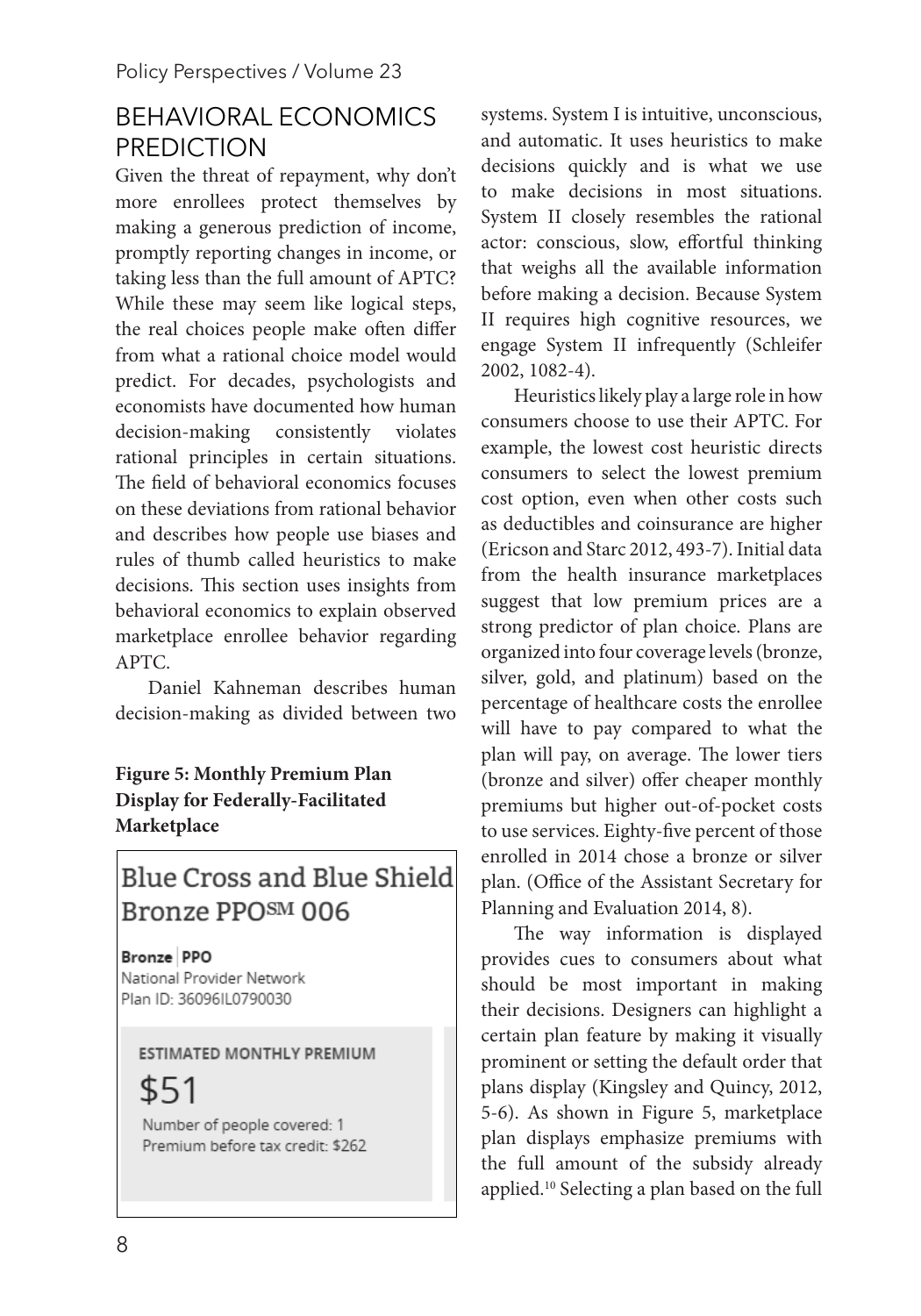subsidy amount may make it more difficult later to commit to a greater monthly expense in order to create an APTC buffer.

Status quo bias is a second heuristic that could push consumers enrolling in marketplace plans to take the full amount of APTC. In most marketplaces, the full APTC amount is applied to a plan by default (Center on Budget and Policy Priorities 2014). Enrollees are allowed to change this amount, but many studies of retirement savings plans have shown that people have a strong bias towards the default value (Beshears et al. 2009, 170-3). Consumers would be unlikely to actively choose less than the full APTC.

Even consumers who consider the possibility of owing a large repayment at tax time may opt to take the full amount of APTC. Kahneman's prospect theory shows that people are risk-seeking when faced with losses. Kahneman asked study participants to choose between a certain loss of \$500 or a 50 percent chance of a \$1,000 loss, most opt for the risk of the \$1,000 loss (Kahneman 2011, 280). The choice of APTC amount can be seen as a potential choice between two losses: the certainty of losing a small amount each month by forgoing some of your APTC versus the risk of a large loss in the future from the reconciliation repayment. Prospect theory predicts most will take the risk on the larger future loss.

Risk-seeking behavior can also be explained by framing the APTC choice in terms of rewards instead of losses. People tend to over-value rewards received immediately and undervalue rewards that will happen in the future, a behavior called hyperbolic discounting (Bernartzi,

Peleg, and Thaler 2007, 8-10). While reconciliation ensures that a marketplace enrollee who forgoes all or part of his APTC now will receive the full amount as a tax refund or reduction in tax liability, she will likely place a higher value on starting to receive the benefit now than waiting to receive it on her taxes.

The application and plan selection process could also lead to decision fatigue, which may exacerbate the biases described above. Choosing the APTC amount is the last decision a consumer makes after completing the complex application and choosing a plan. In 2014, consumers were offered an average of 30 health plans from three insurers (Office of the Assistant Secretary for Planning and Evaluation 2014, 4).11 Plans vary by premiums, network, deductible, cost-sharing amounts, out-ofpocket maximums, and benefit coverage. While a high number of choices might seem to make shoppers better off, it can actually decrease social welfare by overwhelming the decision-maker (Rice 2013, 438-9). Studies have shown that poverty depletes cognitive control, making low-income consumers enrolling in coverage with APTC particularly vulnerable (Spears 2011, 32-3).

A final reason that marketplace enrollees may be likely to face repayment is because of the transaction costs of reporting changes to income. In addition to contacting the marketplace, enrollees may need to provide proof of the change either electronically or in person and wait for the new information to be processed. Evidence from other public benefits programs shows the transaction costs involved with gathering and providing documentation,

<sup>10</sup> Taken from Healthcare.gov 2014 plan cost estimator. Accessed December 5, 2014.

<sup>11</sup> Consumers are expected to face even more plan choices in 2015, with an average of 4 carriers and 37 plans per county.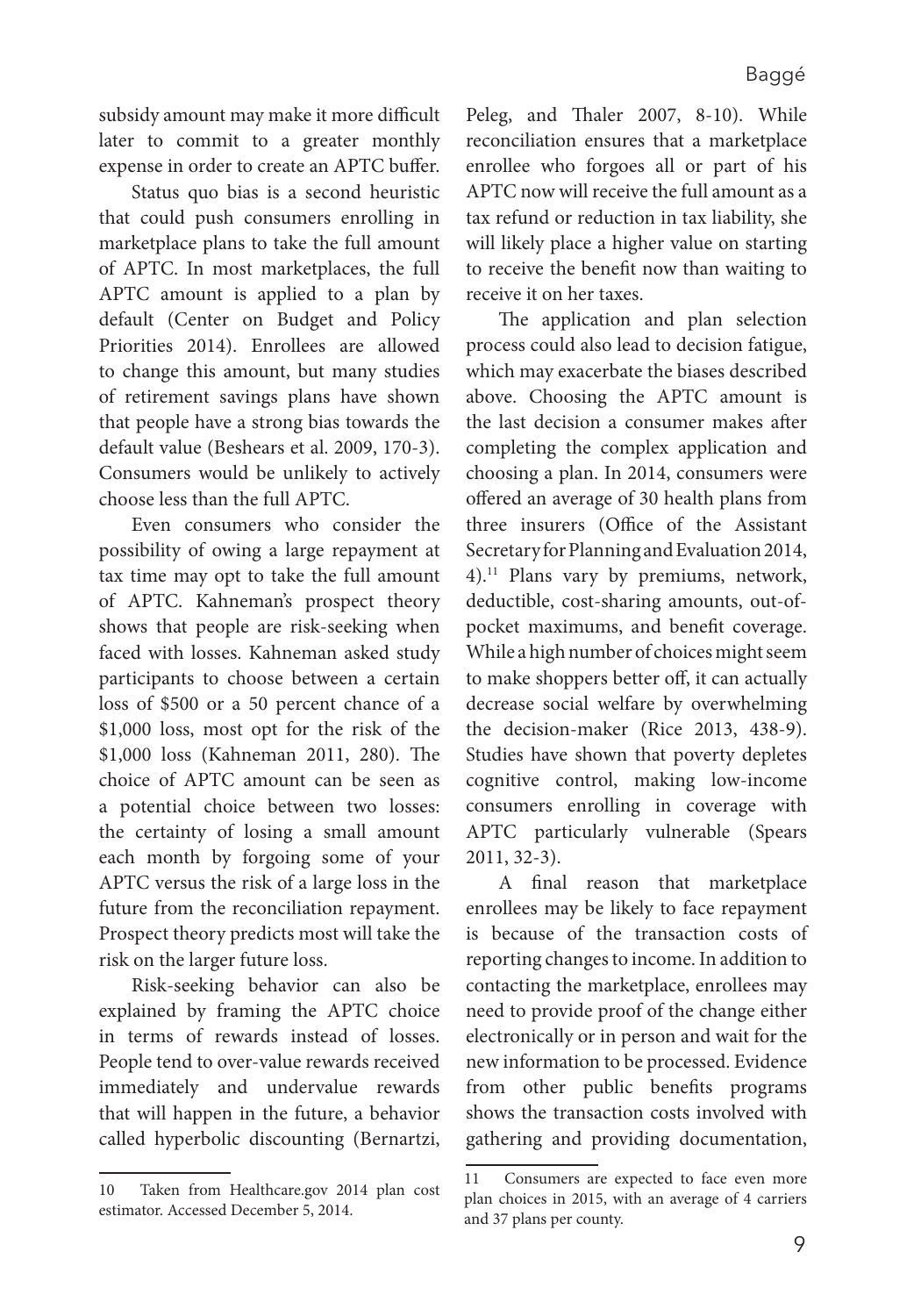including time, money, and inconvenience can deter some from participating or maintaining their cases (Remler and Glied 2006, 72).

## POLICY OPTIONS

Behavioral economics shows that people are particularly bad at making good choices when the costs of a choice are immediate but the benefits are in the long term (Thaler and Sunstein, 75). The federal government and the marketplaces can use the insights of behavioral economics to help their enrollees avoid reconciliation repayments. This section explores three broad policy approaches with several variations that would eliminate or reduce the problem of high reconciliation repayments.

# ELIMINATE **RECONCILIATION**

The first approach is to change the administration of the subsidies to eliminate reconciliation. This could be done one of four ways. The first option is to not reconcile APTC. Enrollees would estimate their income and pay the subsidized cost of their premiums without the threat of repayment. If income increases, the marketplace would not ask enrollees to repay their subsidies. This would align the treatment of APTC with many other means-tested benefits, including Medicare Parts B and D, college student aid, and stimulus payments made through the tax code (Burman, Mermin, and Ramirez 2015, 6). This solution would also make the treatment of APTC consistent with cost-sharing reductions, the other marketplace subsidy available to those with incomes below

250 percent of FPL. While this approach would solve the problem of reconciliation undermining anti-poverty tax measures, it would also create significant cost and program integrity problems. Without reconciliation, enrollees would have the incentive to underestimate their income for the upcoming year to receive a higher credit, and the IRS would have no way of recovering these costs.

A second alternative for eliminating reconciliation is to remove the advance option for the premium tax credit so that instead of receiving the subsidy each month, enrollees would receive a large credit when they file their taxes. Under this scenario, the premium tax credit would operate like other tax credits for lowincome taxpayers such as the American Opportunity and Saver's credits, which provide incentives when taxes are filed. APTC would not be the first advanceable tax credit for low-income taxpayers to be made non-advanceable. The EITC was once advanceable, an option that was eliminated in 2011 after a GAO study showed that only 3 percent of those eligible used the advanced option and most low-income taxpayers preferred to receive the EITC in a lump sum (GAO 2007, 9). However, unlike the advanced EITC, APTC has proven to be very popular. Eighty-five percent of enrollees with subsidies in 2014 reported that they would not be able to afford their insurance premiums without APTC (Hamel et al. 2014). Removing the option to apply the subsidy to monthly premium would likely lead some to drop their coverage.

A third approach is to convert APTC from a tax credit to a non-tax benefit based on current rather than projected income, such as SNAP or Medicaid. Instead of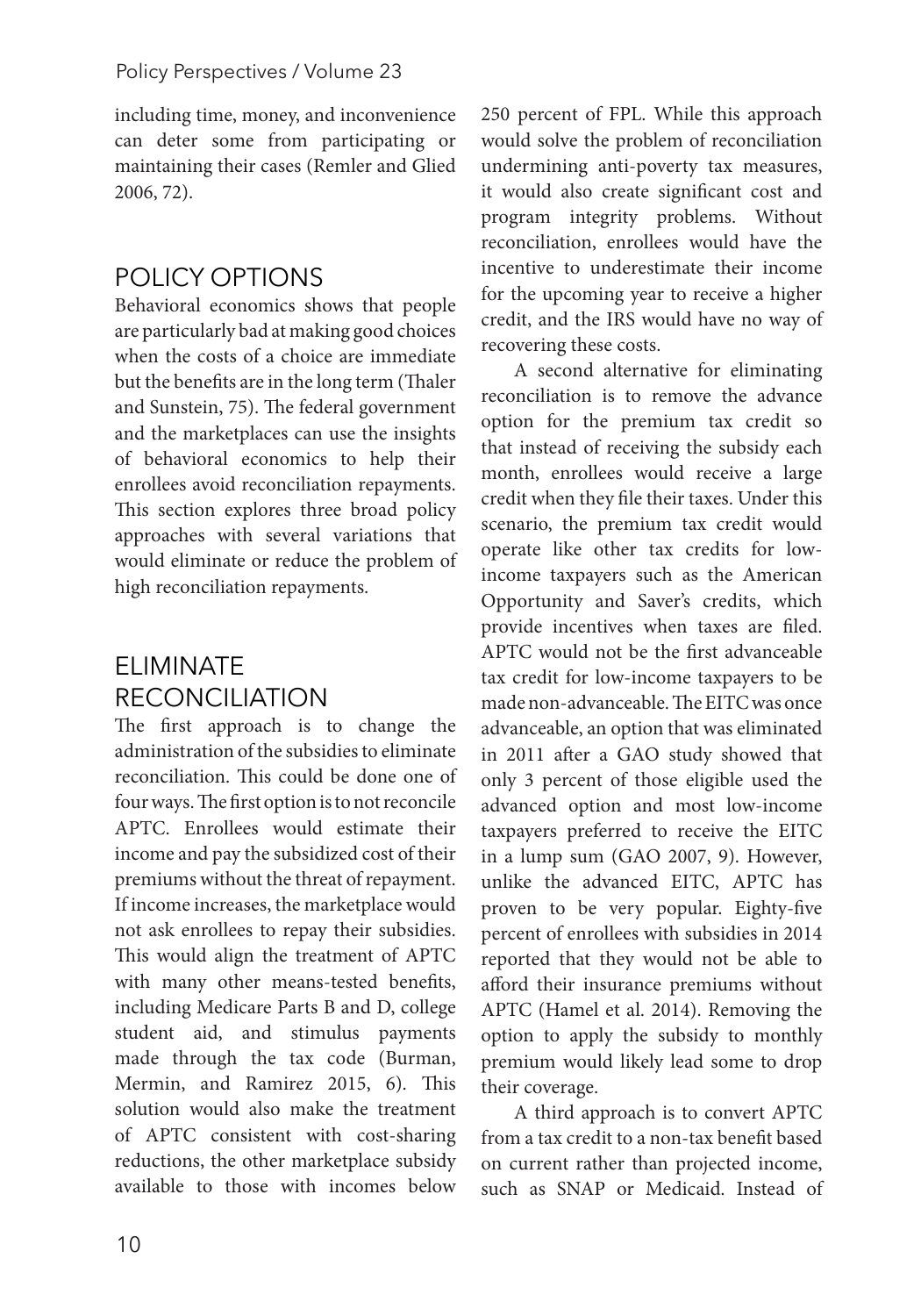asking enrollees to predict their income a year in advance, subsidy amounts would be based on current income and adjusted throughout the year as enrollees reported changes to their income. This would have the added benefit of simplifying and aligning eligibility determinations between Medicaid and APTC and reducing the risk of gaps in coverage due to churning between the two programs. Using monthly income, however, comes with its own set of challenges. Program rules for SNAP and Medicaid require enrollees to report even slight changes in income, a burdensome and often unrealistic expectation for those working jobs with variable hours. A study of SNAP cases found that lowincome families whose incomes vary greatly are more likely to forgo available benefits (Moffit and Riber 2009, 18-20). Updating eligibility monthly would also increase the likelihood that this population would experience gaps in coverage due to temporary periods of ineligibility.

The final option is to base tax credit eligibility on previous years' income without requiring reconciliation at the end of the year. Medicare uses a similar method: if an enrollee's most recent tax return shows an income above the subsidy threshold, he must pay an additional premium. Medicare allows a safe harbor for those who can prove that their income has declined due to a change in income or family size (Zelenak 2011, 733-8). A similar approach could be applied to APTC. Since the subsidy would be based on information available at the time APTC was calculated, there would be no need for reconciliation. Like all other options to eliminate reconciliation, using prior year tax information would increase the cost of the subsidies because the subsidy could

only be increased based on income changes throughout the year, not decreased.

# REDUCE THE IMPACT OF RECONCILIATION

Instead of eliminating reconciliation, the marketplaces could focus on reducing the impact of reconciliation by decreasing the size of repayments. The original maximum repayment in the ACA was \$250 for individuals and \$400 for families, and extended up to those with final incomes of 500 percent FPL to minimize the possibility of having to repay the full tax credit (Zelenak 2011, 727). Congress raised the repayment caps twice, lowered the income level at which caps applied from 500 percent FPL to 400 percent, and created a scaled structure (requiring higher repayment from those with higher incomes). Returning these caps to their original levels would preserve some of the incentive to estimate income accurately and report changes in income while also reducing the repayment amount and allowing impacted households to keep more of their refunds. However, lowering the caps would increase the risk that households would intentionally underestimate their incomes, counting on caps to limit their tax liability and allowing them to keep a large portion of the overpayment.

# REDUCE THE LIKELIHOOD OF RECONCILIATION

Short of changing the nature of the marketplace subsidies or repayment caps, there are several approaches that focus on helping enrollees make the best decisions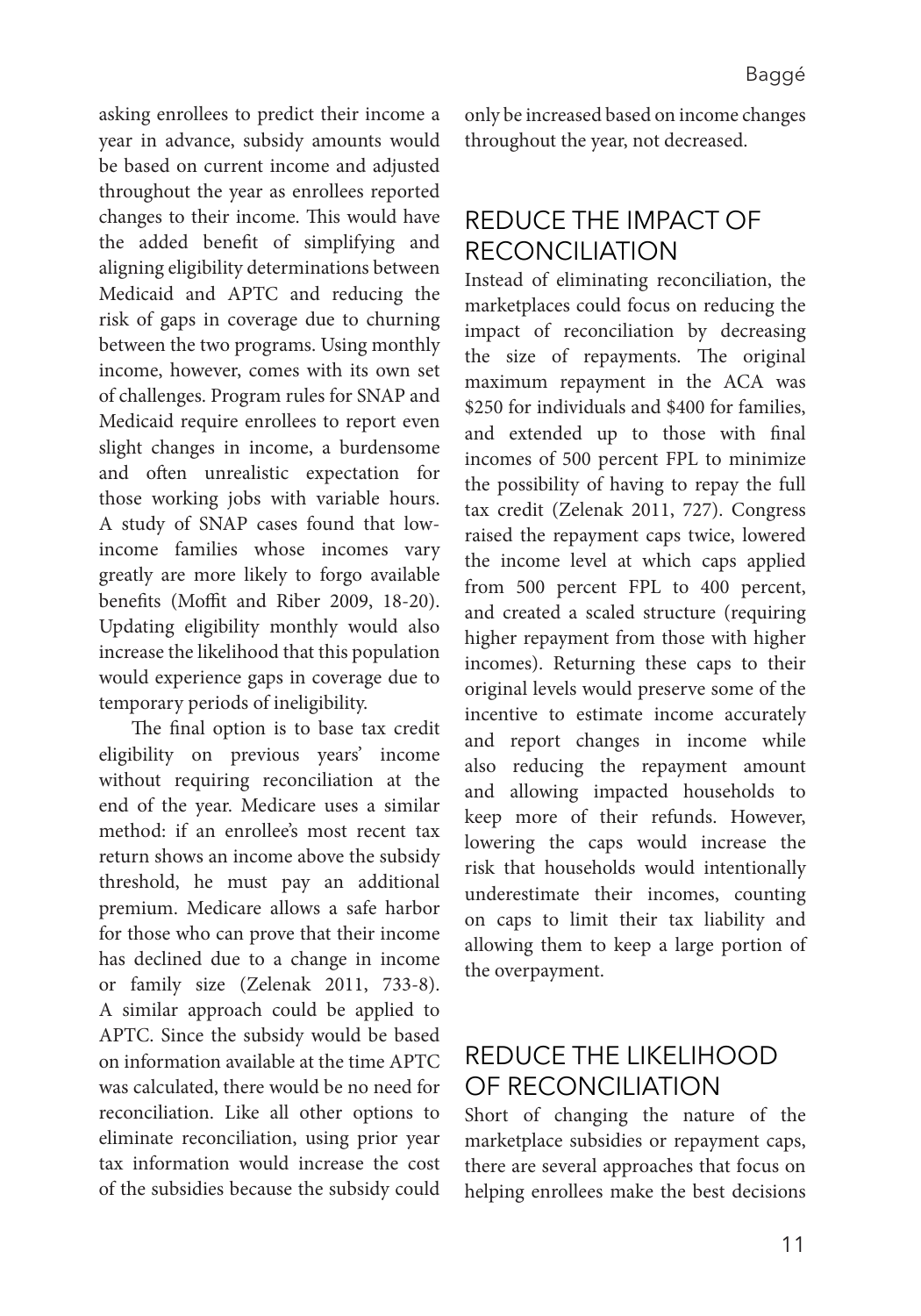about the amount of subsidy to take in advance or to encourage timely reporting of changes. Most of these efforts so far have focused on educating consumers about their option to take less than the full amount of the subsidy at the time of enrollment. Quincy, Kleimann, and Kingsley tested educational materials that highlighted the potential for repayment and the option to receive the credit at tax time instead of in advance. When they asked focus group participants how they would take a tax credit if they had fluctuating income, half said that they would opt to take the credit at tax time, while the other half said they would use the advance option to keep up with monthly expenses (2013, 30-31). However, as Schliefer explains, educational

approaches to changing behavior tend to rely on people using their System II thinking to make a decision. More effective messages target System I (Schleifer 2002, 1088-9).

Default values are a powerful signal to consumers using System I to make decisions. Marketplaces can use the power of the default value by setting the default amount of APTC to less than the full amount. Seeing a default value of a partial tax credit could also alert enrollees to the option of taking a partial amount of APTC, which has been difficult for consumers to understand in consumer testing (Quincy, Kleimann, and Kingsley 2013, 27-28). For example, in the District of Columbia in 2014, enrollees saw the full amount of

#### **Figure 6: APTC Amount Selection Screen from DC Marketplace Application**

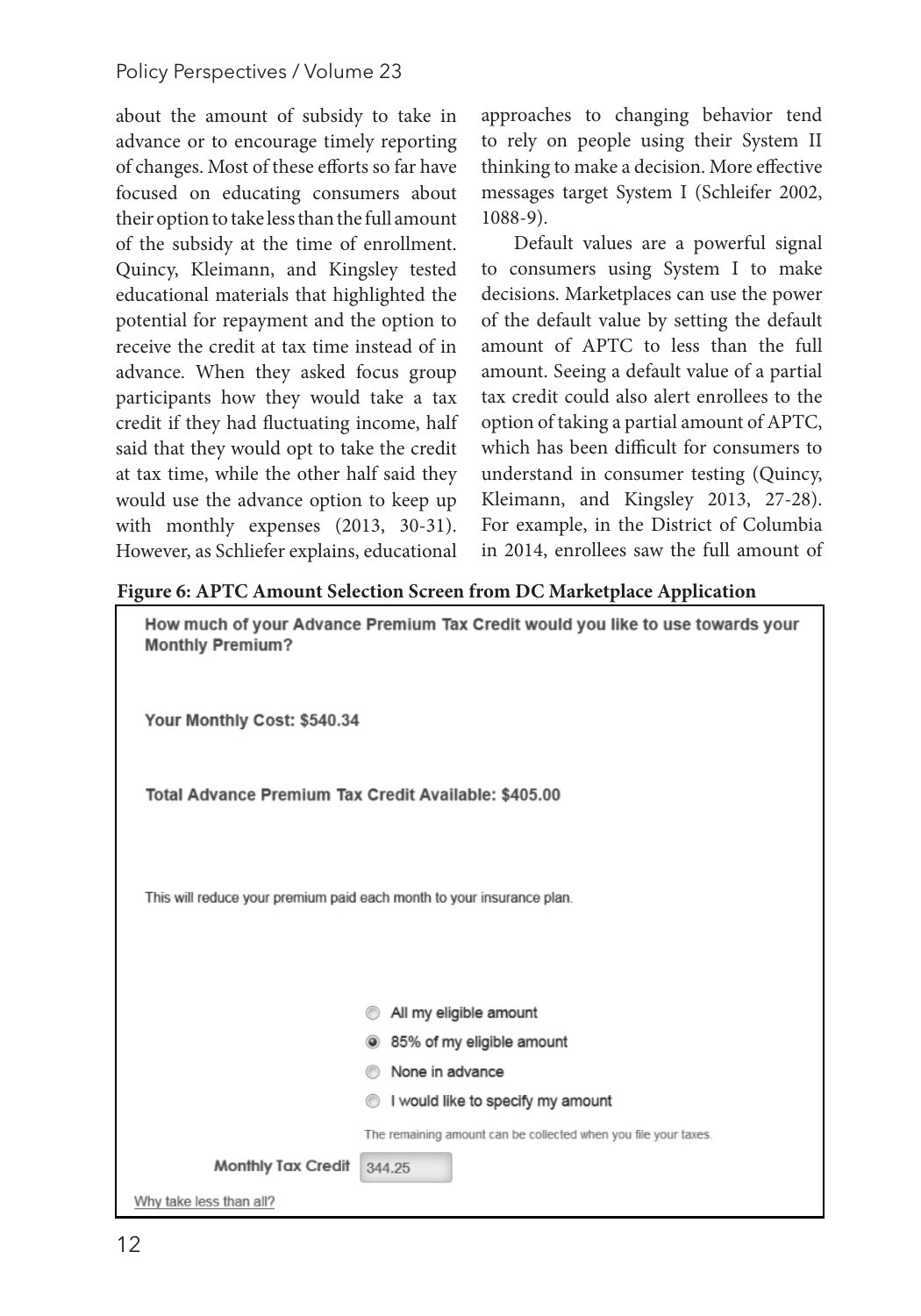the subsidy when shopping for plans but only 85 percent when it came to making the final APTC decision (Executive Board of the District of Columbia Health Benefit Exchange Authority 2013). As shown in Figure 6, enrollees must take action to take a higher or lower amount. 12

The literature on default values suggests that most consumers will not act to override a default (Kingsley and Quincy, 2012, 10-12). The District of Columbia's default has not followed this pattern, with 87 percent taking more than the default and the remaining 13 percent evenly split between those who took the default and those who took less than the default (Executive Board of the District of Columbia Health Benefit Exchange Authority 2015). This may be due to the fact that by the time consumers see the 85 percent value, they have already seen the full tax credit amount on several screens. Displaying the default amount first and allowing users to change it might increase the uptake of the default. A more aggressive default would not show consumers the full amount they were eligible for and prevent them from applying the full amount of the tax credit. This approach, however, would likely require a state to apply for a Section 1332 State Innovation waiver as it would require the exchange to override key ACA eligibility provisions (Benshoof 2015).

Another possibility would be to make use of peoples' greater willingness to accept restrictions in the future than in the present. For example, the Save More Tomorrow program, which offered employees the choice to designate an increased percentage of a future raise to retirement savings, showed much higher rates of savings than when employees were asked to increase contributions in the present (Bernartzi and Thaler 2007, 100). In the APTC context, enrollees could be offered the choice to voluntarily reduce their APTC amount at a later date in order to provide a buffer against repayment. When enrolling, for example, enrollees could opt to take a lower percentage of the available APTC the following year when they would be auto-renewed into their plan. This would build an increasing buffer to protect against repayment.

Efforts to increase income change reporting might also reduce the amounts of reconciliation repayments. Marketplaces could send reminders throughout the year prompting enrollees with APTC to report income changes. Tax experts Burman, Mermin, and Ramirez have also recommended allowing reconciliation of APTC on a monthly rather than an annual basis. This would better protect enrollees with significant income fluctuations because it would limit repayment to only the months in which the increase occurred (2015, 6-7). However, this would be very complex to administer.

#### **CONCLUSION**

As the IRS continues to analyze the experience of the first tax season with APTC and as the focus begins to shift to the 2015 tax season, reconciliation will continue to have implications for a range of anti-poverty programs beyond healthcare. Since APTC is a federal benefit with eligibility set at the national level, most of the policy options that would substantially eliminate or reduce reconciliation require 12 Taken from DC Health Link application<br>Congressional action. At a minimum, the

process. Accessed on December 9, 2014.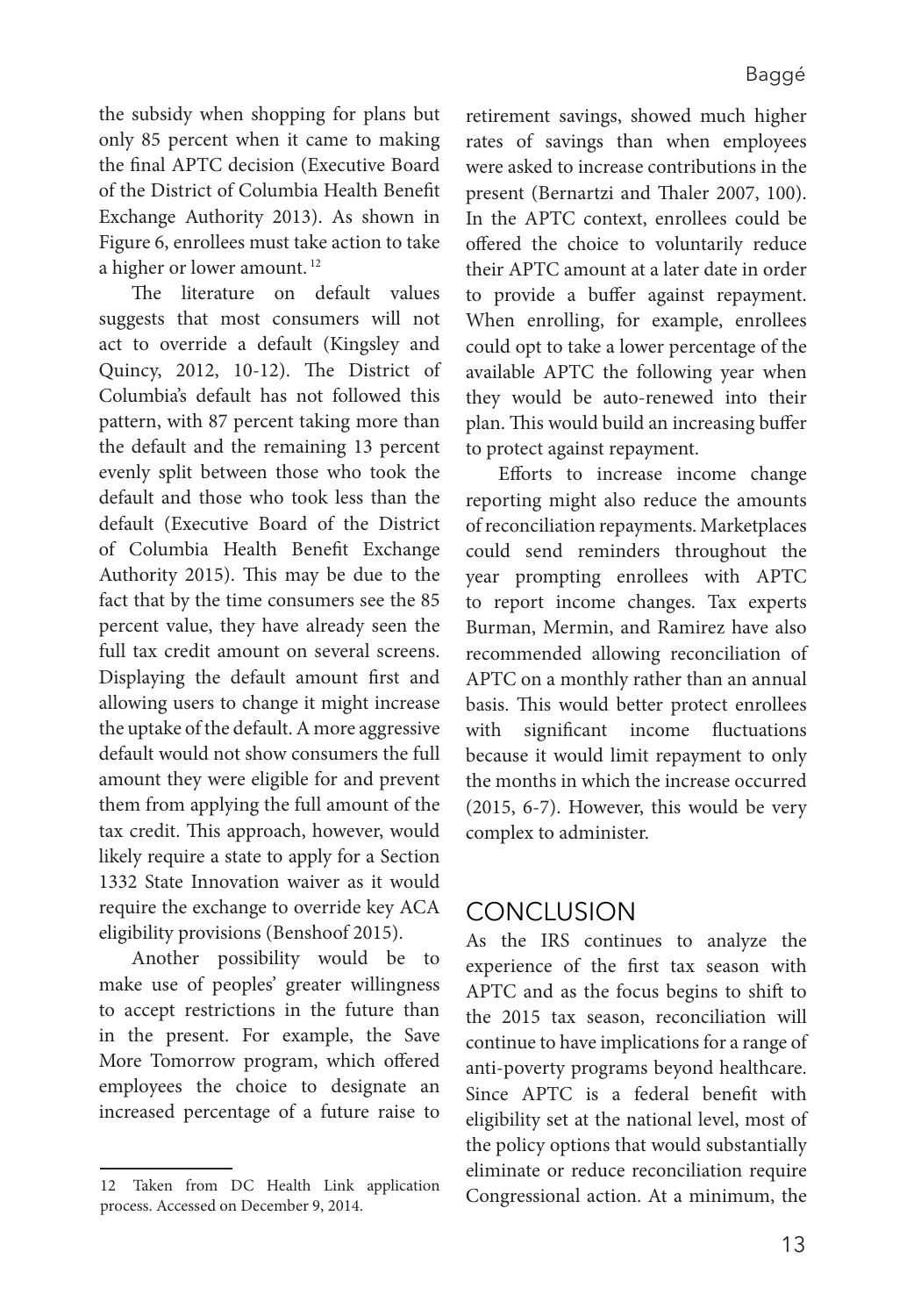#### Policy Perspectives / Volume 23

original repayment caps and limits from the ACA should be restored to protect taxpayers from the highest repayments. Congress should also consider eliminating reconciliation by using prior-year income to calculate APTC amounts and allowing consumers to provide proof of decreases in income to increase the subsidy. This would allow those with year-to-year income reductions to receive higher subsidies while also protecting those whose incomes increase from repayment.

Even without Congressional action, state-based marketplaces and the federal marketplace can take steps to protect enrollees from reconciliation. Used effectively, default values can steer consumers towards providing themselves with an APTC cushion while maintaining the monthly premium reductions that are key to affordability. State-based

marketplaces will have new flexibility to make changes with the introduction of State Innovation waivers in 2017. These waivers allow the federal government to waive ACA requirements as long as the changes do not increase the federal deficit. States should explore ways to modify their marketplaces that both protect affordability and minimize reconciliation.

The interaction between reconciliation and key anti-poverty tax credits is an area of particular concern. Policymakers must ensure that reconciliation does not erode the effectiveness of other areas of the tax code in providing a much-needed annual income boost. The purpose of APTC is to make health insurance more affordable for low- and moderate-income households. It must do so by adding to and not working against other anti-poverty programs.

*The opinions expressed in this article are the author's own and do not reflect the views, approval, or endorsement of the DC Health Benefit Exchange Authority.*

#### REFERENCES

- Adams, William, Liran Einav, and Jonathan Levin. 2009. "Liquidity Constraints and Imperfect Information in Subprime Lending." *American Economic Review* 99:49 – 84. Accessed December 7, 2014. Doi: 10.1257/aer.99.1.49.
- Beshears, John, James J. Choi, David Laibson, and Brigitte C. Madrian. 2009. "The Importance of Default Options for Retirement Savings Outcomes: Evidence from the United States." in *Social Security Policy in a Changing Environment*, edited by Jeffrey Brown, Jeffrey Liebman, and David A. Wise, 167-195. Chicago: University of Chicago Press.
- Benshoof, Galen. "Nudging Towards a Smoother Tax Season." *Health Affairs*. Accessed August 15, 2015. http://healthaffairs.org/blog/2015/07/29/nudging-toward-asmoother-tax-season/.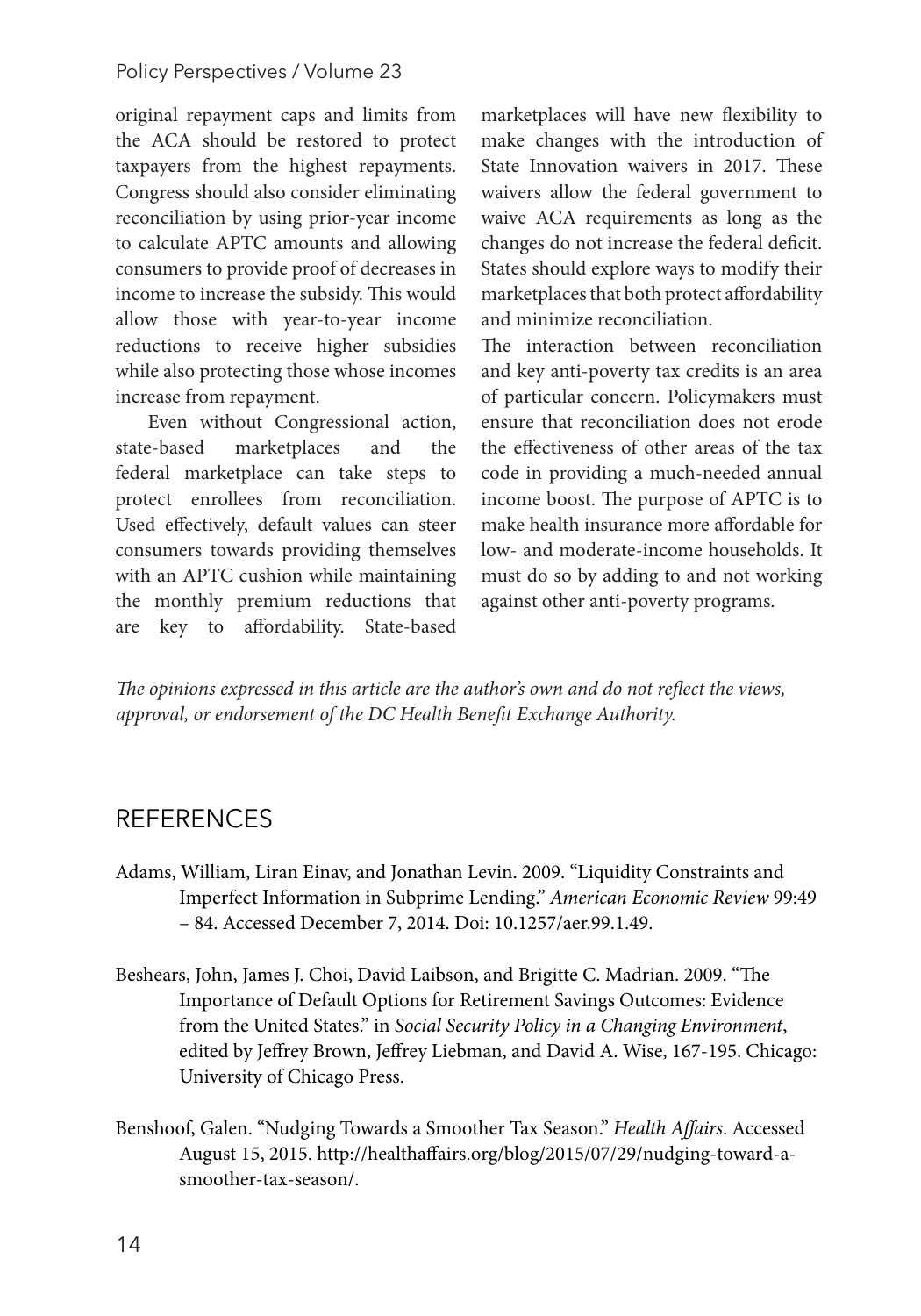- Bernartzi, Shlomo, Ehud Peleg, and Richard H. Thaler. 2007. *Choice Architecture and Retirement Savings Plans*. Social Science Research Network. Accessed February 25, 2016. http://164.67.163.139/Documents/areas/fac/accounting/Benartzi\_ ChoiceArchitecture.pdf.
- Bernartzi, Shlomo and Richard H. Thaler. 2007. "Heuristics and Biases in Retirement Savings Behavior." *The Journal of Economic Perspectives* 21:81-104. Accessed December 7, 2014. doi: 10.1257/jep.21.3.81.
- Blavin, Frederic, Stan Dorn, and Jay Dev. 2014. "Using Behavioral Economics to Inform the Integration of Human Services and Health Programs Under the Affordable Care Act." Prepared for the Office of the Assistant Secretary for Planning and Evaluation, Department of Health and Human Services. Washington, D.C.: Urban Institute. http://aspe.hhs.gov/hsp/14/IntegrationProject/rpt\_ BehavioralEconomics.pdf.
- Burman, Leonard, Gordon Mermin, and Elena Ramirez. 2015. *Tax Refunds and Affordable Care Act Reconciliation*. Washington, D.C.: Tax Policy Center of the Urban Institute and Brookings Institution. Accessed October 15, 2015. http:// www.urban.org/sites/default/files/alfresco/publication-pdfs/2000164-taxrefunds-and-the-affordable-care-act-reconciliation.pdf.
- Center for Budget and Policy Priorities. 2014. *Health Reform: Designing a Marketplace – Eligibility and Enrollment Question 10*. Washington, D.C.: Center on Budget and Policy Priorities. Accessed on December 9, 2014. http://apps.cbpp.org/ DesigningAMarketplace/.
- Cox, Cynthia, Anthony Damico, Gary Claxton, Rosa Ma, and Larry Levitt. 2015. *Repayments and Refunds: Estimating the Effects of the 2014 Premium Tax Credit Reconciliation*. Washington, D.C.: Kaiser Family Foundation. Accessed October 25, 2015. http://files.kff.org/attachment/issue-brief-repayments-and-refundsestimating-the-effects-of-2014-premium-tax-credit-reconciliation.
- Ericson, Keith Marzilli and Amanda Starc. 2012. "Heurisitics and Heterogeneity in Health Insurance Exchanges: Evidence from the Massachusetts Connector." *American Economic Review: Papers & Proceedings 2012* 102:493-497. Accessed November 29, 2014. doi: 10.1257/aer.102.3.493.
- Executive Board of the District of Columbia Health Benefit Exchange Authority. "Final Minutes for Monday, April 13, 2015." Accessed August 16, 2015. http://hbx. dc.gov/sites/default/files/dc/sites/hbx/event\_content/attachments/Final%20 Executive%20Board%20Minutes%2041315.pdf.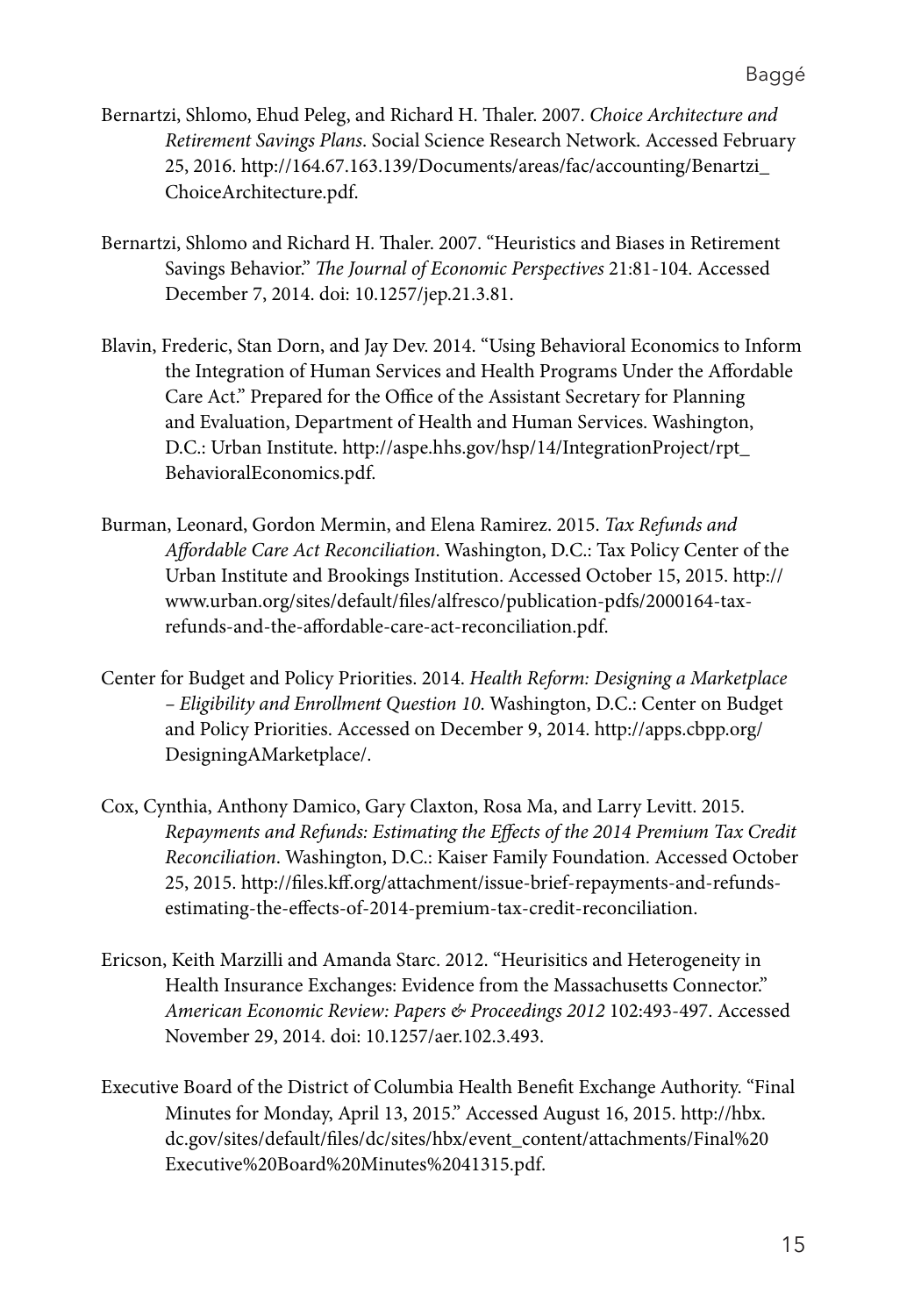- . "Resolution to establish a default setting for the amount of advanced premium tax credit displayed to users during plan selection." Passed May 9, 2013. Accessed December 6, 2014. http://hbx.dc.gov/sites/default/files/dc/sites/ Health%20Benefit%20Exchange%20Authority/publication/attachments/ Resolution-DefaultAPTC.pdf.
- Fernandez, Bernadette. 2014. *Health Insurance Premium Tax Credits in the Patient Protection and Affordable Care Act*. Washington, D.C., Congressional Research Service. Accessed on January 3, 2016. https://www.fas.org/sgp/crs/misc/R41137. pdf.
- Goldstein, Amy and Sandhya Somashekhar. "Federal Health-care Subsidies May be Too High or Too Low for 1 Million Americans." *Washington Post* (Washington, D.C.), May 16, 2014. Accessed December 6, 2014, http://www.washingtonpost. com/national/health-science/federal-health-care-subsidies-may-be-too-high-ortoo-low-for-more-than-1-million-americans/2014/05/16/8f544992-dd14-11e3- 8009-71de85b9c527\_story.html.
- Government Accountability Office. 2007. *Advance Earned Income Tax Credit: Low Use and Small Dollars Paid Impede IRS's Efforts to Reduce High Noncompliance*. Washington, D.C., Government Accountability Office. Accessed on October 19, 2015. http://www.gao.gov/new.items/d071110.pdf.
- Halperin-Meekin, Sarah, Kathryn Edin, Laura Tach, and Jennifer Sykes. 2015. *It's Not Like I'm Poor: How working families make ends meet in a post-welfare world*. Oakland: University of California Press.
- Hamel, Liz, Mira Norton, Larry Levitt, Gary Claxton, Cynthia Cox, Karen Pollitz, and Mollyann Brodie. 2014. *Survey of Non-Group Health Insurance Enrollees*. Washington, D.C.: Kaiser Family Foundation. Accessed on October 25, 2015. http://kff.org/health-reform/report/survey-of-non-group-health-insuranceenrollees/.
- H&R Block. "H&R Block's Final ACA Stats: Refunds Impacted for Most Who Received Advance Tax Credit." 2015. Accessed on August 15, 2015. http://newsroom. hrblock.com/hr-blocks-final-aca-stats-refunds-impacted-received-advance-taxcredit/.
- Jacobs, Ken, Dave Graham-Esquire, Elise Gould, and Dylan Roby. 2013. "Large Repayments of Premium Subsidies May be Owed to the IRS if Family Income Changes are not Promptly Reported." *Health Affairs* 32:1538-1545. Accessed on October 29, 2014. Doi: 10.1377/hlthaff.2013.0186.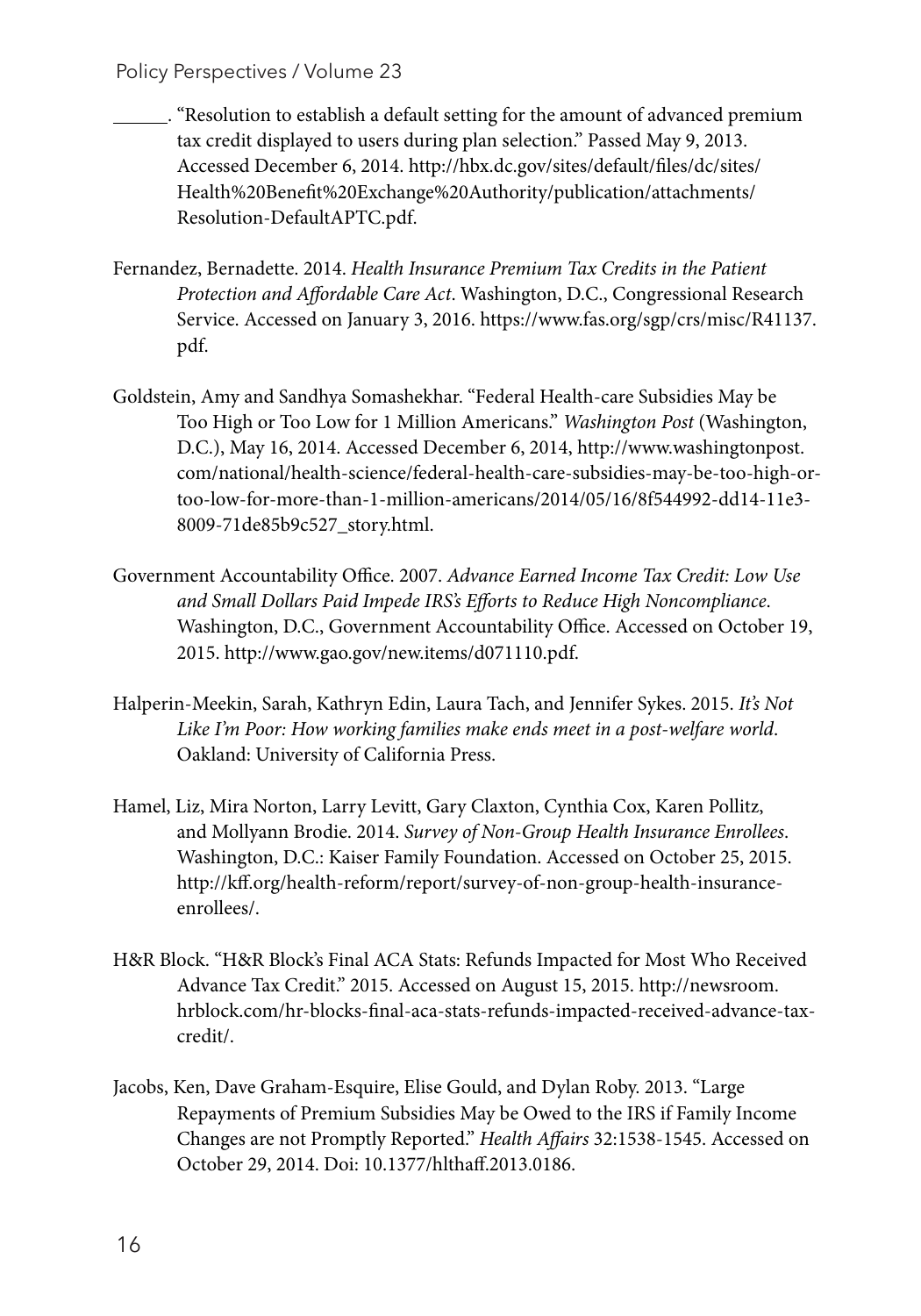- Kahneman, Daniel. 2008. *Thinking, Fast and Slow*. New York: Farrar, Straus, and Giroux, 2011.
- Kaiser Family Foundation. 2011. *Reconciliation of Advance Payments for Health Insurance Subsidies*. Menlo Park: Kaiser Family Foundation. Accessed on November 29, 2014. http://kaiserfamilyfoundation.files.wordpress. com/2013/01/8154.pdf.
- Kingsley, Barbra and Lynn Quincy. 2012. *Choice Architecture: Design Decisions that Affect Consumers' Health Plan Choices*. Rockville: Kleinmann Communication Group, Inc. and Consumers' Union. Accessed on February 25, 2016. http:// consumersunion.org/pdf/Choice\_Architecture\_Report.pdf.
- Koskinen, John. 2015. "Preliminary Results from the 2015 Filing Season Related to Affordable Care Act Provisions." (Letter to Congress, Washington, D.C.), 1-4. Accessed on August 15, 2015. http://www.irs.gov/pub/irs-utl/ CommissionerLetterlwithcharts.pdf.
- 2016. "Updated Results for the 2015 Filing Season Related to Affordable Care Act Provisions." (Letter to Congress, Washington, D.C.), 1-6. Accessed on January 10, 2016. https://www.irs.gov/pub/newsroom/irs\_letter\_aca\_ stats\_010816.pdf.
- Moffitt, Robert, and David C. Ribar. 2009. *Variable Effects of Income Volatility on Food Stamp Participation*. Washington, D.C., US Department of Agriculture. Accessed on October 19, 2015. http://naldc.nal.usda.gov/download/32813/PDF.
- Office of the Assistant Secretary for Planning and Evaluation. 2014. "Health Insurance Marketplace: Summary Enrollment Report." Washington, D.C.: Department of Health and Human Services. Accessed on November 29, 2014. http://aspe. hhs.gov/health/reports/2014/marketplaceenrollment/apr2014/ib\_2014apr\_ enrollment.pdf.
	- .2014. "Premium Affordability, Competition, and Choice in the Health Insurance Marketplace, 2014." Washington, D.C.: Department of Health and Human Services. Accessed on February 26, 2016. https://aspe.hhs.gov/sites/ default/files/pdf/76896/2014MktPlacePremBrf.pdf.
	- .2014. "Health Plan Choice and Premiums in the 2015 Health Insurance Marketplace." Washington, D.C.: Department of Health and Human Services. Accessed on December 5, 2014. http://aspe.hhs.gov/health/reports/2015/ premiumReport/healthPremium2015.pdf.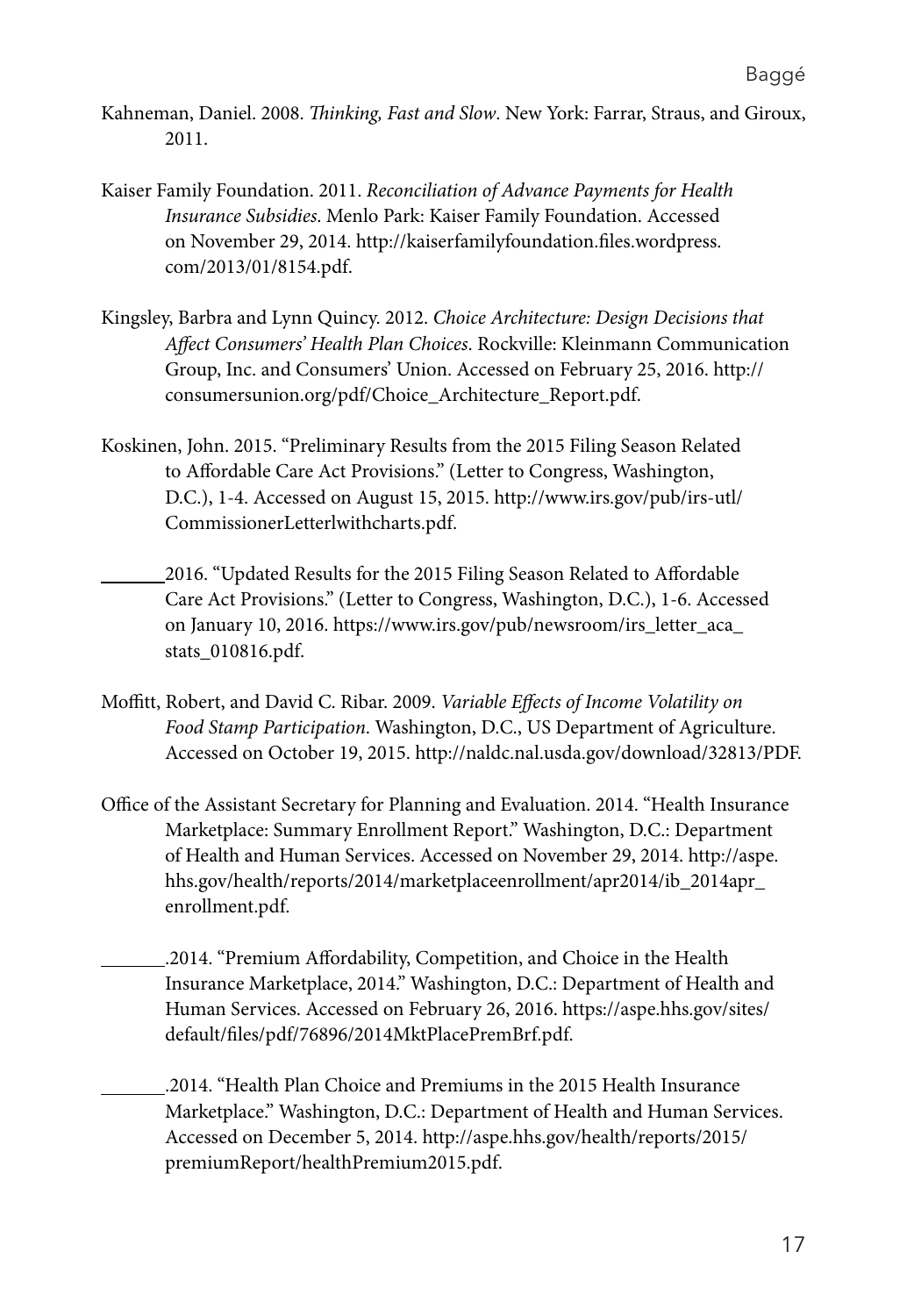#### Policy Perspectives / Volume 23

- Quincy, Lynn, Susan Kleimann, and Barbra Kingsley. 2013. "Helping Consumers Understand the New Premium Tax Credit." Washington, D.C.: Consumers Union. Accessed on October 29, 2014. http://consumersunion.org/wp-content/ uploads/2013/05/Understanding\_The\_Premium\_Tax\_Credit.pdf.
- Remler, Dahlia, and Sherry Glied. 2006. "What Other Programs Can Teach Us: Increasing Participation in Health Programs." *American Journal of Public Health*, 93:67-74. Accessed on January 3, 2015.
- Rice, Thomas. 2013. "The Behavioral Economics of Healthcare." *The Annual Review of Public Health*, 34:431-37. Accessed on December 7, 2014. Doi: 10.1146/ annurev-publhealth-031912-114353.
- Schleifer, Andrei. 2002. "Psychologists at the Gate." Review of *Thinking, Fast and Slow*, by Daniel Kahneman. *Journal of Economic Literature* 50:1080-1091.
- Spears, Dean. 2011. "Economic Decision-making in Poverty Depletes Behavioral Control." *The B.E. Journal of Economic Analysis and Policy* 11:1-42. Accessed on December 7, 2014. http://riceinstitute.org/wordpress/wp-content/uploads/ downloads/2011/12/depletion-published.pdf.
- Sommers, Benjamin D. and Sara Rosenbaum. 2011. "Issues in Health Reform: How Changes in Eligibility May Move Millions Back and Forth Between Medicaid and Insurance Exchanges." *Health Affairs* 30:228-236. Accessed November 30, 2014. Doi: 10.1377/hlthaff.2010.1000.
- Thaler, Richard H. and Cass R. Sunstein. *Nudge: Improving Decisions about Health, Wealth, and Happiness*. New York: The Penguin Group.
- Zelenak, Lawrence. 2011. "Choosing Between Tax and Non-tax Delivery Mechanisms for Health Insurance Subsidies." *Tax Law Review* 65:723-748. Accessed December 7, 2014. http://heinonline.org/HOL/LandingPage?handle=hein. journals/taxlr65&div=34&id=&page=.